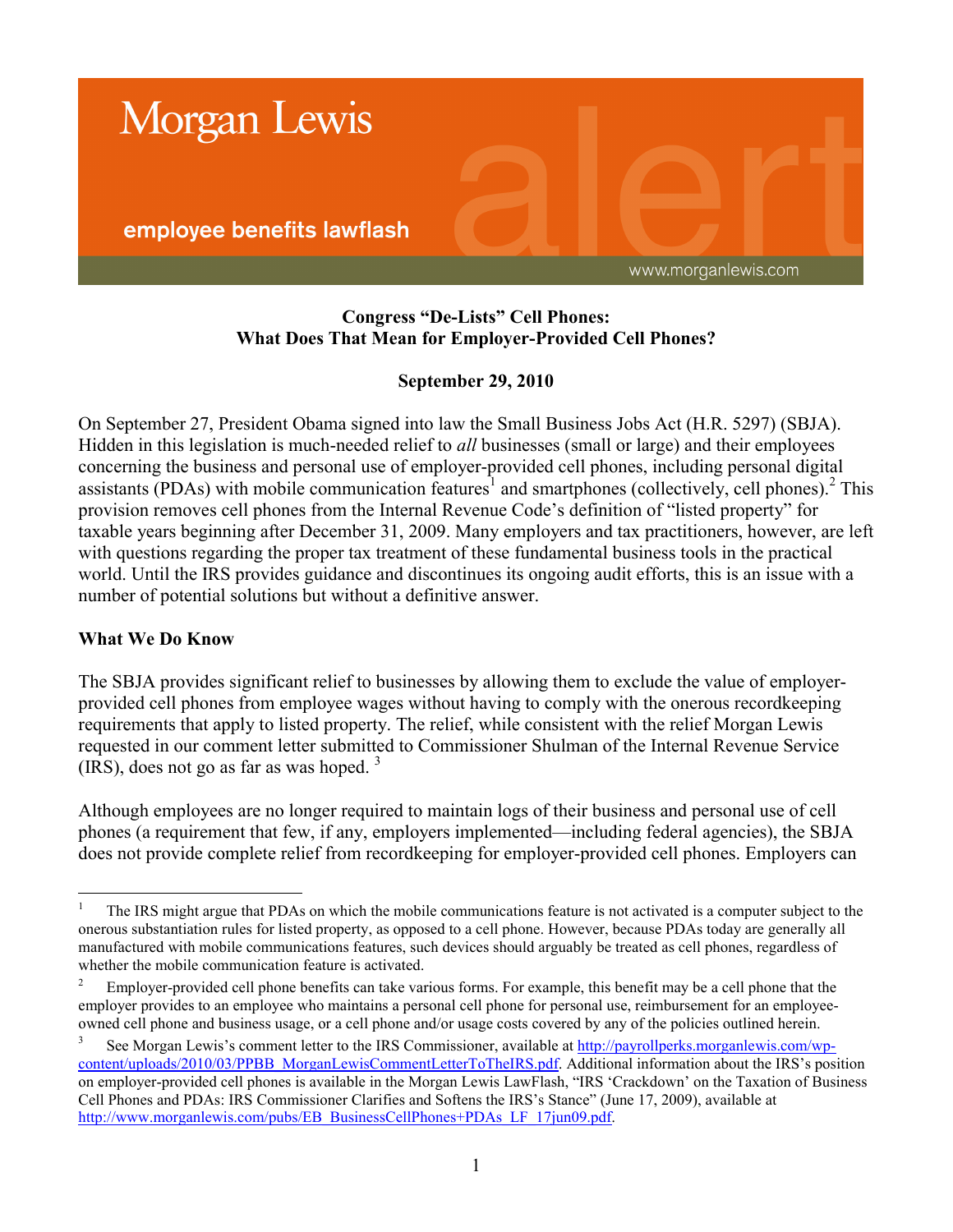substantially loosen (but technically cannot eliminate) their recordkeeping and tax policies associated with the cell phones provided to employees.

## **What We Do Not Know**

While the SBJA removes cell phones from the definition of listed property retroactive to the beginning of 2010, the new law does not provide that an employee's limited or *de minimis* personal use of employerprovided cell phones is nontaxable. The IRS and the Treasury Department have authority to promulgate regulations, issue other guidance, or adopt a nonenforcement position (all of which Morgan Lewis advocated as potential positions in our comment letter to the IRS). Conversely, the IRS retains the authority to continue to tax employer-provided cell phones on audit. Analogies to the IRS's well-known position on frequent flyer miles can be immediately drawn since tracking, valuing, and reporting cell phone costs and frequent flyer miles are equally administratively burdensome. The administrative efforts required to tax such benefits—and the loss of productivity that results—greatly outweigh the tax revenues generated. Whether the IRS ultimately extends the same nonenforcement approach to cell phones that it did to frequent flyer miles remains to be seen.<sup>4</sup>

## **Possible IRS Action**

In the SBJA's legislative history, Congress explained that the SBJA does not affect the IRS's authority to determine the appropriate characterization of cell phones as a working condition fringe benefit or a *de minimis* fringe benefit. Pursuant to this authority and because Congress specifically acknowledged that business cell phones may constitute a *de minimis* fringe benefit, employers and tax practitioners should encourage IRS efforts to extend *de minimis* treatment to business cell phones or the adoption of a nonenforcement position consistent with the frequent flyer approach.

Interestingly, the Joint Committee on Taxation estimates that removing cell phones from the listed property definition will cost \$410 million over 10 years—a very low number considering the wide proliferation of cell phones. Some believe this raises questions as to how far Congress intended that the IRS extend tax relief given the widespread prevalence of business cell phones. Conversely, perhaps this revenue estimate merely confirms Congress's belief that most employer-provided cell phones were already nontaxable consistent with most business practices.

The SBJA failed to delist other common business devices such as laptop computers that employees occasionally use for personal purposes. The IRS maintains that the business use of an employer-provided laptop cannot be excluded as a working condition fringe unless the employee substantiates business use of the computer by adequate records. One IRS tax allocation method is to divide the number of hours the computer is used for business purposes during the year by the total number of hours that the computer is used during the year. The IRS maintains that the value of personal use is includible in employee income and subject to withholding, unless it is excludable as a *de minimis* fringe benefit. Thus, employers must still grapple with recordkeeping, use restrictions, and income-reporting issues associated with laptops due to their ongoing status as listed property.

# **What Employers Should Do**

Employers should review their existing cell phone policies. Several alternative tax positions are under consideration by employers pending formal or informal IRS guidance on this topic. While some have

 $\overline{a}$ 4 "Frequent Flyer Miles Attributable to Business or Official Travel," IRS Announcement 2002-18 (available at [http://www.irs.gov/pub/irs-drop/a-02-18.pdf\).](http://www.irs.gov/pub/irs-drop/a-02-18.pdf)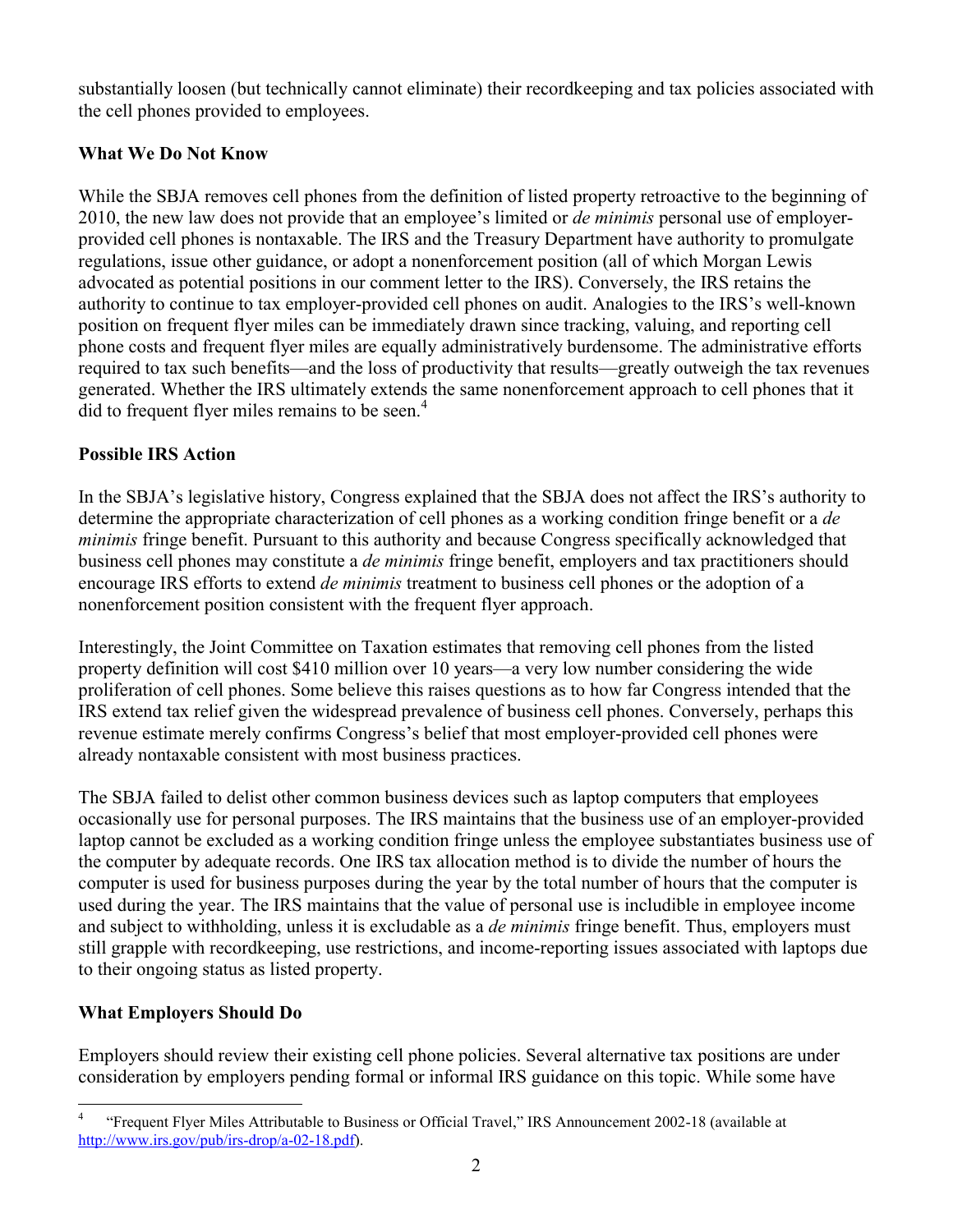more merit than others, the first is likely the safest tax position—and ignoring the cell phone issue altogether the least advisable:

- Model the cell phone policy after the policies that the IRS and other federal agencies develop for their own employees.
- Limit the personal use of cell phones to occasional personal use during business and peak hours, and exclude the personal use as a *de minimis* fringe benefit.
- Limit the use of business cell phones to general business use and require year-end compliance certifications and tax accordingly.
- Issue cell phones only to employees for whom a cell phone is necessary to "properly perform their duties," and tax consistent with the legislative history applicable to the personal use of automobiles.
- Adopt and enforce a policy of no personal use (and possibly require the employee to show that the employee has another cell phone for personal use).
- Allow personal use, deem a certain amount of the cost of the cell phone and usage as personal, and include a specified dollar amount in every employee's wages.
- Limit personal use and only tax those employees who certify at year-end that their personal use exceeds a stated percentage.
- Have no policy and ignore the tax issues (similar to how taxpayers treated the frequent flyer mile issue prior to the IRS issuing its nonenforcement position).

Employers should carefully consider how to proceed with their cell phone policies. In addition, due to the failure to delist laptop computers, employers should consider how to address employees' use of such devices. Hopefully, the IRS will soon issue meaningful and practical guidance that recognizes that the personal use of employer-provided cell phones satisfies the *de minimis* fringe provisions of the Internal Revenue Code and the regulations. Until such guidance is issued, however, employers should expect that IRS agents will continue their audit efforts to generate tax dollars on this issue even though the administrative and financial costs of compliance far outweigh any tax dollars generated and hinders positive business development.

If you have any questions or would like more information on the issues discussed in this LawFlash, please contact any of the following Morgan Lewis attorneys:

| <b>Washington, D.C.</b> |              |                                     |
|-------------------------|--------------|-------------------------------------|
| David R. Fuller         | 202.739.5990 | $dfuller(\partial)$ morganiewis.com |
| Mary B. Hevener         | 202.739.5982 | $m$ hevener@morganlewis.com         |
| Jerry E. Holmes         | 202.739.3869 | iholmes@morganlewis.com             |
| Vicki M. Nielsen        | 202.739.5641 | vnielsen(a) morganlewis.com         |

#### **About Morgan, Lewis & Bockius LLP**

With 23 offices in the United States, Europe, and Asia, Morgan Lewis provides comprehensive transactional, litigation, labor and employment, regulatory, and intellectual property legal services to clients of all sizes—from global Fortune 100 companies to just-conceived startups—across all major industries. Our international team of attorneys, patent agents, employee benefits advisors, regulatory scientists, and other specialists—nearly 3,000 professionals total—serves clients from locations in Beijing, Boston, Brussels, Chicago, Dallas, Frankfurt, Harrisburg, Houston, Irvine, London, Los Angeles, Miami, Minneapolis, New York, Palo Alto, Paris, Philadelphia, Pittsburgh, Princeton, San Francisco, Tokyo, Washington, D.C., and Wilmington. For more information about Morgan Lewis or its practices, please visit us online at [www.morganlewis.com.](http://www.morganlewis.com)